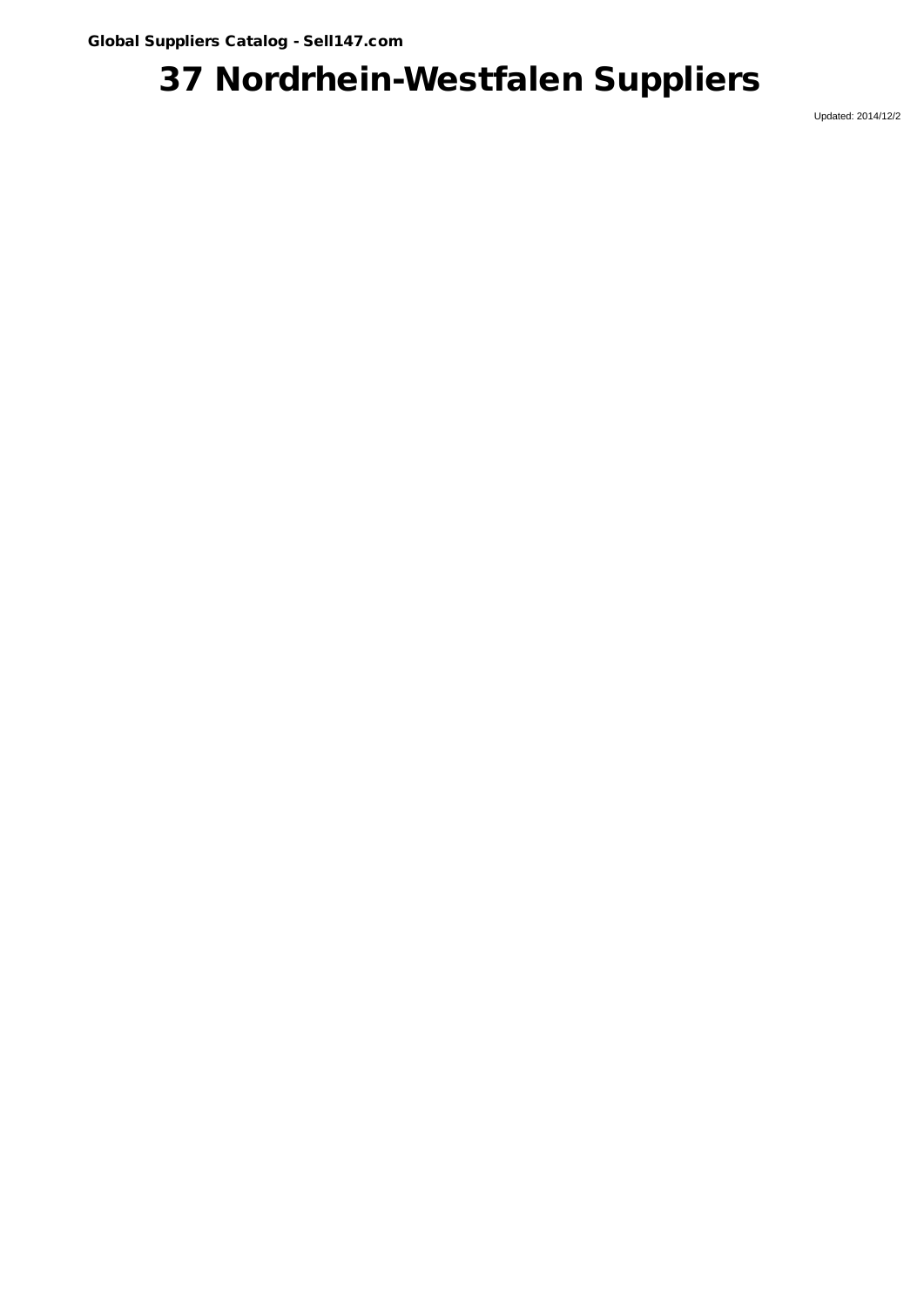## Nordrhein-Westfalen Suppliers

| <b>Company Name</b>                                                                                                                                                                                                                           | <b>Business Type</b>                                                                                     |                     |      | Total No. Employees Year Established Annual Output Value |
|-----------------------------------------------------------------------------------------------------------------------------------------------------------------------------------------------------------------------------------------------|----------------------------------------------------------------------------------------------------------|---------------------|------|----------------------------------------------------------|
| <b>TRADEX Grzegorz Sieron</b><br>tyres 4x4, retreaded tires, powder coatings, packing materials, paiting hooks<br>> Poland > Nordrhein-Westfalen > Velbert-Langenberg                                                                         | <b>Trading Company</b><br><b>Business Service</b><br>(Transportation<br>finance<br>travel<br>Ads<br>etc) | Fewer than 5 People | 2010 |                                                          |
| <b>M&amp;S Schmierstoff Vertrieb GmbH</b><br>motor oils, engine oils, base oils, marine oils, lubricants<br>> Germany > Nordrhein-Westfalen > Essen                                                                                           | Manufacturer<br><b>Trading Company</b>                                                                   | 11 - 50 People      | 2007 |                                                          |
| Margaritis - Trucks - Vermietungs- und Handelsgesellschaft mbH<br>Tipper truck, Truckmounted concrete pumps, Truckmounted concrete mixer, Constructi<br>on Equipment, Trailers<br>> Germany > Nordrhein-Westfalen > Bonn                      | Manufacturer<br><b>Trading Company</b><br>Distributor/Wholesaler                                         |                     |      |                                                          |
| <b>Rauf Schmierstoff Vertrieb GmbH</b><br>Engine Oils, Motor Oils, Industrial Oils, Transmission Oils, Compressor Oils<br>> Germany > Nordrhein-Westfalen > Essen                                                                             | Manufacturer<br><b>Trading Company</b>                                                                   | 11 - 50 People      | 1994 |                                                          |
| <b>ECKI B. GMBH &amp; CO. KG</b><br>Novelty items, DIY items, office magnets, toys<br>> Germany > Nordrhein-Westfalen > Bergisch Gladbach                                                                                                     | Manufacturer<br><b>Trading Company</b><br>Distributor/Wholesaler                                         | 5 - 10 People       | 2004 |                                                          |
| RAUF SCHMIERSTOFFE VERTRIEB GMBH<br>Engine Oils, Motor Oils, Industrial Oils, Transmission Oils, Compressor Oils<br>> Germany > Nordrhein-Westfalen > Essen                                                                                   | Manufacturer<br><b>Trading Company</b>                                                                   | 11 - 50 People      | 1994 | US\$1 Million - US\$2.5<br>Million                       |
| <b>Trend Food International GmbH</b><br>ESTAR Energy Drink Classic, ESTAR ESTAR Energy Drink Cranberry, ESTAR Energ<br>y Drink Lemon&Lime<br>> Germany > Nordrhein-Westfalen > Duesseldorf                                                    | Manufacturer<br><b>Trading Company</b>                                                                   |                     | 2012 |                                                          |
| Blechdruckerei-Kindel GmbH & Co.<br>Printed tinplate sheets, Printed aluminium sheets, Twist off caps, Aluminium snap on<br>caps for drinking glass, Jewelery boxes and Cans, Sealing machines<br>> Germany > Nordrhein-Westfalen > Wuppertal | Manufacturer                                                                                             | 51 - 100 People     | 1904 |                                                          |
| <b>TONA Tonwerke Schmitz GmbH</b><br>Ceramic Chimneys<br>> Germany > Nordrhein-Westfalen > Mechernich                                                                                                                                         | Manufacturer<br><b>Trading Company</b>                                                                   | 51 - 100 People     | 1891 |                                                          |
| <b>SZ New Material Hi tech Co.Inc</b><br>carpet dyeing machine, alluminum conducror, High Quality Product, cable and wire<br>> Germany > Nordrhein-Westfalen > Julich                                                                         | <b>Buying Office</b><br>Distributor/Wholesaler<br>Government<br>ministry/Bureau/Commission               | 501 - 1000 People   |      |                                                          |
| <b>AquaOptical</b><br>Aquarium Lighting, Aquarium Cameras, Underwater Lights, Pond Cameras, Pond Lig<br>hts<br>> Germany > Nordrhein-Westfalen > Dortmund                                                                                     | Manufacturer<br><b>Trading Company</b><br>Distributor/Wholesaler                                         | Fewer than 5 People |      |                                                          |
| <b>Margaritis Trucks GmbH</b><br>Tipper, Truckmounted concrete pumps, Truckmounted concrete mixer, chassis, Trail<br>ers<br>> Germany > Nordrhein-Westfalen > Bonn                                                                            | Manufacturer<br><b>Trading Company</b><br>Distributor/Wholesaler                                         |                     |      |                                                          |
| <b>Handystotal Telekommunikation</b><br>Mobilephone Accessories, Spareparts<br>> Germany > Nordrhein-Westfalen > Pulheim                                                                                                                      | Distributor/Wholesaler                                                                                   | 5 - 10 People       | 2002 | Below US\$1 Million                                      |

**[Elim International](http://www.sell147.com/company/Germany/1046269.htm)** 

| paintball tanks, paintball regulators, gas cylinder, Gasflaschen, on/off valves, pin valv<br>e, apparels, air system, aluminum bottles, Akuminiumflaschen, Pneumatic Nailer cyli<br>nder<br>> Germany > Nordrhein-Westfalen > Bielefeld | Manufacturer<br><b>Trading Company</b><br><b>Buying Office</b> | 11 - 50 People      | 2001 |                                   |
|-----------------------------------------------------------------------------------------------------------------------------------------------------------------------------------------------------------------------------------------|----------------------------------------------------------------|---------------------|------|-----------------------------------|
| <b>Used Bakery Export int.</b><br>Used Bakery Equipment, Used Bakery Machines, Bakery Machines, Bakery Machine<br>ry<br>> Germany > Nordrhein-Westfalen > 59192                                                                         | <b>Trading Company</b><br>Distributor/Wholesaler               |                     | 2003 |                                   |
| <b>Ortel Mobile GmbH</b><br>Mobile Phones, Laptops<br>> Germany > Nordrhein-Westfalen > Dusseldorf                                                                                                                                      | <b>Trading Company</b><br>Distributor/Wholesaler               | 51 - 100 People     | 2005 | US\$5 Million - US\$10<br>Million |
| <b>Schmuck Trade Ltd</b><br>Watches, Parfums, Accessoires, Jewelery<br>> Germany > Nordrhein-Westfalen > Neuss                                                                                                                          | <b>Trading Company</b>                                         |                     | 1998 |                                   |
| <b>OffsetPoint</b><br>Printing Machines, Trading, Cutting Machines<br>> Germany > Nordrhein-Westfalen > Neunkirchen                                                                                                                     | <b>Trading Company</b><br>Other                                | Fewer than 5 People | 1998 | Below US\$1 Million               |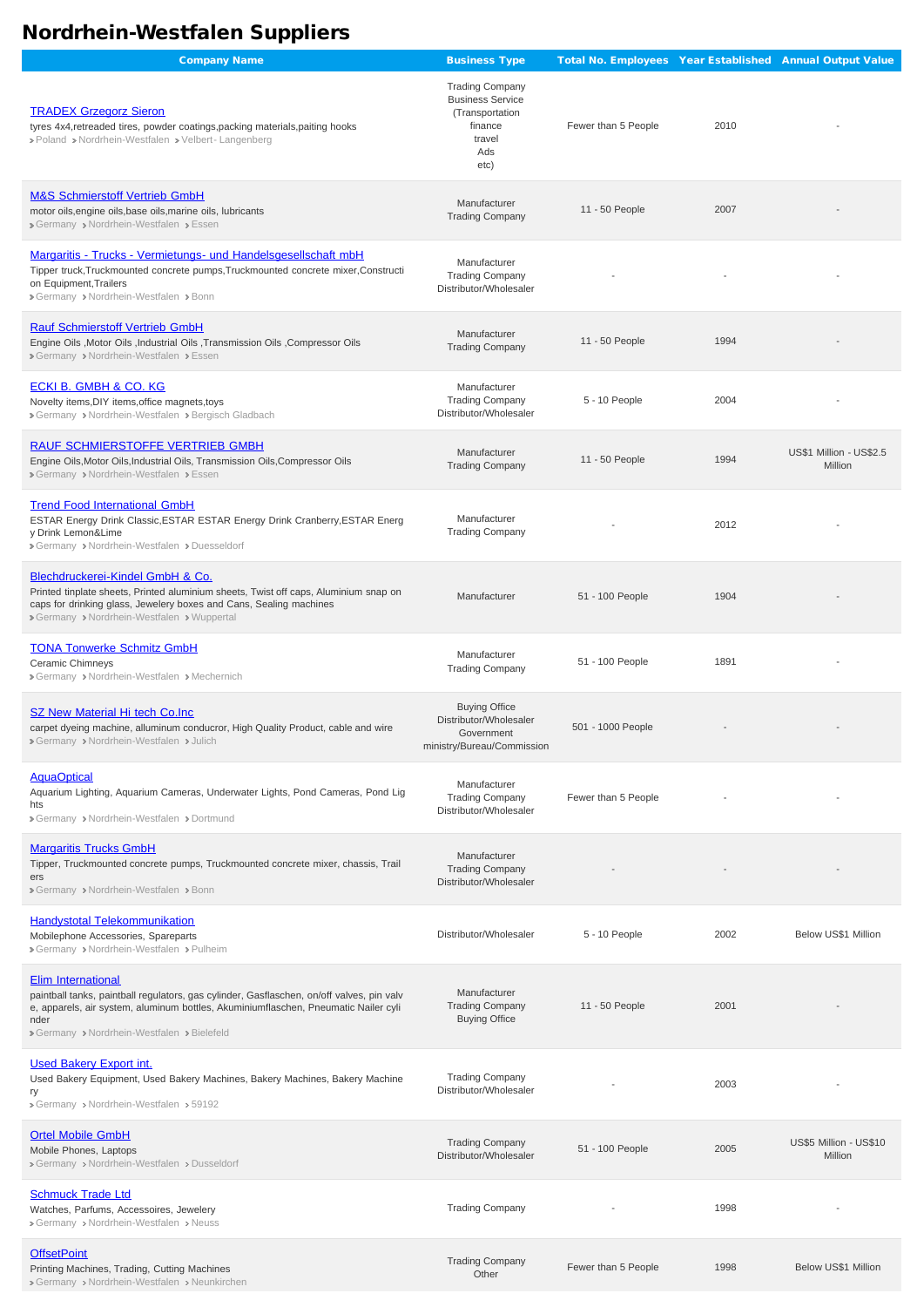| <b>Brandsstocks Germany</b><br>Electronic, Clothes, Food, Car supplies, Home applicance, Hygiene Products<br>> Germany > Nordrhein-Westfalen > Baesweiler                                                                                                                                                                      | Distributor/Wholesaler<br><b>Business Service</b><br>(Transportation<br>finance<br>travel<br>Ads<br>etc) | Fewer than 5 People | 2005 | US\$1 Million - US\$2.5<br>Million |
|--------------------------------------------------------------------------------------------------------------------------------------------------------------------------------------------------------------------------------------------------------------------------------------------------------------------------------|----------------------------------------------------------------------------------------------------------|---------------------|------|------------------------------------|
| otho hahm<br>Lubricants oil, engine oil<br>> Germany > Nordrhein-Westfalen > duesseldorf                                                                                                                                                                                                                                       | <b>Trading Company</b>                                                                                   | 11 - 50 People      | 2000 |                                    |
| <b>Medion Software</b><br>Iport/eport dtabase, info-business, business soft<br>> Germany > Nordrhein-westfalen > Paderborn                                                                                                                                                                                                     | Other                                                                                                    | 11 - 50 People      | 1998 | Below US\$1 Million                |
| <b>HOBERG &amp; DRIESCH GMBH &amp; CO. KG - TUBES WHOLESALER</b><br>Seamless, tubes, steel tubes, threaded tubes, hollow section, precision steel tubes, p<br>ipes, welded, hydraulic tubes, piston rods, cylinder tubes, cold drawn, heavy wall, wh<br>olesaler, distributer<br>> Germany > Nordrhein-Westfalen > Duesseldorf | Distributor/Wholesaler                                                                                   | 101 - 200 People    | 1948 | Above US\$100 Million              |
| <b>SCHAUENBURG Ruhrkunststoff GmbH</b><br>Hoses, Ducting, Cuffs, Profiles<br>> Germany > Nordrhein-Westfalen > Muelheim                                                                                                                                                                                                        | Manufacturer                                                                                             | 101 - 200 People    | 1953 | US\$10 Million - US\$50<br>Million |
| Tradexxis<br>Trade Agent, Wholesaler, Distributor, Agent<br>> Germany > Nordrhein-Westfalen > Guetersloh                                                                                                                                                                                                                       | <b>Trading Company</b><br><b>Buying Office</b><br>Agent<br>Distributor/Wholesaler<br>Other               | 11 - 50 People      | 2005 | US\$1 Million - US\$2.5<br>Million |
| <b>HGS-Exportberatung</b><br>Medical supplies, medical equipment, health product,<br>> Germany > Nordrhein-westfalen > 50171                                                                                                                                                                                                   | Agent                                                                                                    | Fewer than 5 People |      |                                    |
| <b>AGON - AUTOTEILE</b><br>Belt tensioner, tightener, pulley's, mount, connectingrod, mercedes benz, volkswagen<br>. Audi, truckparts,<br>> Germany > Nordrhein-Westfalen > Werne                                                                                                                                              | Manufacturer                                                                                             | Fewer than 5 People |      |                                    |
| <b>Mebits Information Technology Nig. Ltd.</b><br>Document Management System, Computer Hardwares And Softwares, Solar Technol<br>ogy And Allied Products, Security Hardwares, Educational Softwares<br>> Germany > Nordrhein-westfalen > Duesseldorf                                                                           | Agent<br>Distributor/Wholesaler<br>Other                                                                 | 5 - 10 People       | 2001 | Below US\$1 Million                |
| <b>Prosultech</b><br>Notebook, PDA, personal computer<br>> Germany > Nordrhein-westfalen > Muelheim                                                                                                                                                                                                                            | <b>Trading Company</b>                                                                                   | Fewer than 5 People | 1999 | Below US\$1 Million                |
| <b>EDV-Berater Oliver Scholz</b><br>Mobile phones, computer<br>> Germany > Nordrhein-Westfalen > Koeln                                                                                                                                                                                                                         | Distributor/Wholesaler                                                                                   | Fewer than 5 People |      |                                    |
| <b>Ilona Fredebeul</b><br>e-Books, Gold, Silver, Software, Services<br>> Germany > Nordrhein-Westfalen > Bergisch Gladbach                                                                                                                                                                                                     | <b>Trading Company</b>                                                                                   | Fewer than 5 People | 2009 | Below US\$1 Million                |
| worldimpex<br>packaging, LDPE HDPE, MDPE CPP, OPP, coexfilms<br>> Germany > nordrhein-westfalen > troisdorf                                                                                                                                                                                                                    | Manufacturer<br><b>Trading Company</b><br>Distributor/Wholesaler                                         |                     |      |                                    |
| <b>Bosch Car Service Rhein-Berg</b><br>car repairs, Filling Station liquefied petroleum gas (LPG), Car Hifi, Tyre Service, Tuni<br>ng                                                                                                                                                                                          | <b>Trading Company</b><br>Other                                                                          | 5 - 10 People       | 2007 |                                    |

Germany > Nordrhein-Westfalen > Overath

| <b>RSR Healthcare Consult</b><br>Pharmaceutical Chemicals, Rawmaterials<br>> Germany > Nordrhein-Westfalen > Balve                        | <b>Trading Company</b>                                                                     | Fewer than 5 People | 2006 | Below US\$1 Million |
|-------------------------------------------------------------------------------------------------------------------------------------------|--------------------------------------------------------------------------------------------|---------------------|------|---------------------|
| ecki b. GmbH & Co. KG<br>Gifts & amp; crafts, home supplies, office supplies, toys<br>> Germany > Nordrhein-Westfalen > Bergisch Gladbach | <b>Trading Company</b>                                                                     | 5 - 10 People       | 2004 | Below US\$1 Million |
| Laska biotechnology Co.Inc<br>carpet dyeing machine, alluminum conducror<br>> Germany > Nordrhein-Westfalen > Julich                      | <b>Buying Office</b><br>Distributor/Wholesaler<br>Government<br>ministry/Bureau/Commission |                     |      | ٠                   |
| <b>3T TRADING GMBH</b><br>paint, enamels, laquer, varnish<br>> Germany > Nordrhein-Westfalen > Essen                                      | <b>Trading Company</b><br>Agent                                                            | Fewer than 5 People | 2000 | Below US\$1 Million |

## [Online eBook Download](http://www.sell147.com/company/Germany/171147.htm)

eBook Downloads, Cheap Software Downloads, How to Books, Full Software Downlo ads and e-Book Downloads, How to Information Products, Discount Books, Free PDF